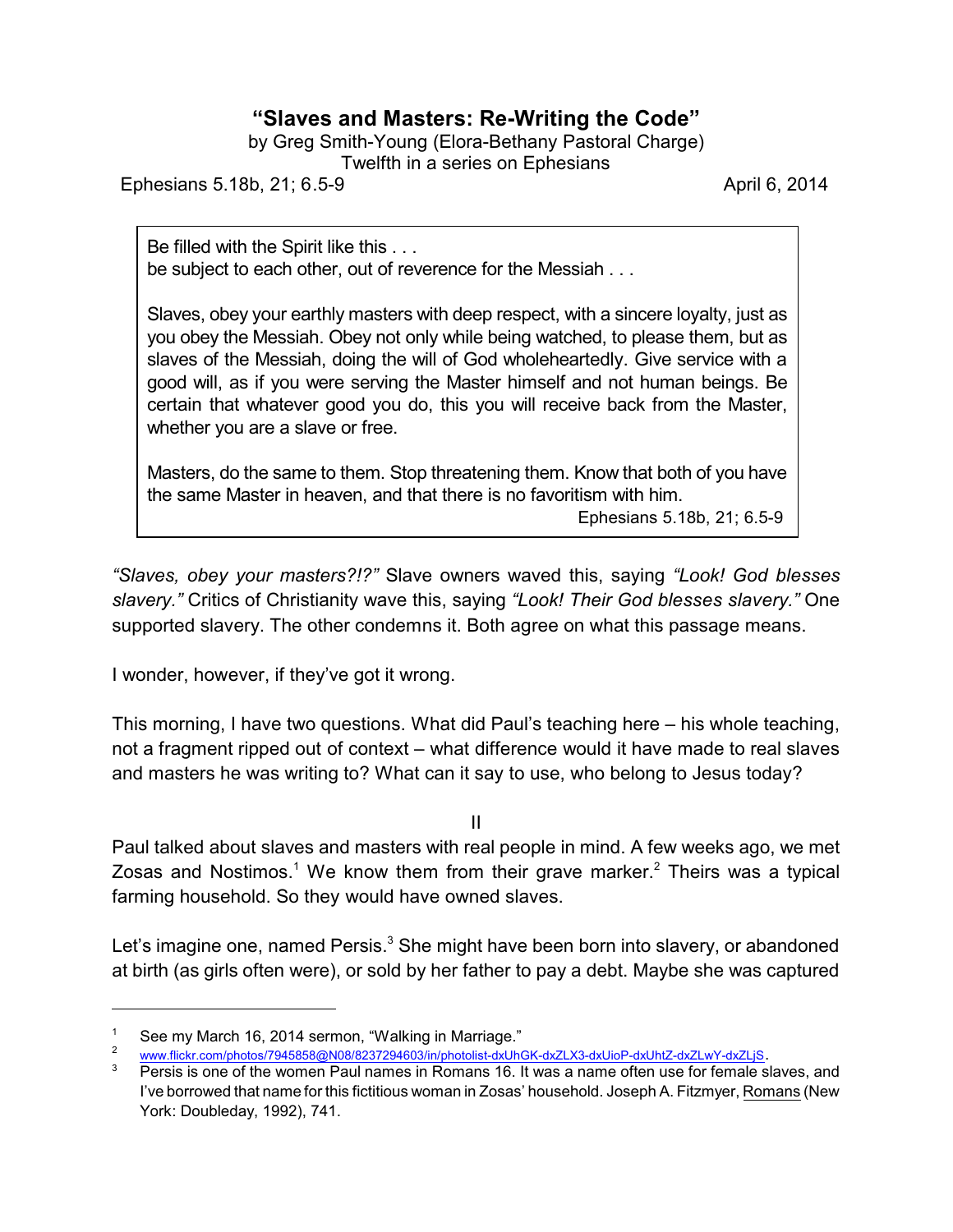in war. Her slavery might have been a punishment for some crime.<sup>4</sup> Her slave status could be temporary. Zosas could give her freedom. Or, she could save up to buy her own liberty. 5

Slavery was not based on race.

Still, slavery was terribly dehumanizing. Persis was "an animal with a voice,"<sup>6</sup> a tool that happened to be alive.<sup>7</sup> She was under the absolute control of the family-father, and his wife too.<sup>8</sup> She might be valued and loved. Or, abused and humiliated.<sup>9</sup> They could beat Persis, whip her, have her imprisoned, tortured, $^\text{10}$  and executed. They could abandon her, if she got sick or grew old.<sup>11</sup> She was sexually available to her owner, or anyone he lent her to. Persis was at the bottom of the ladder.<sup>12</sup>

Maybe Zosas and Nostimos were kind. Still, Persis was always vulnerable, always exploited, and always subhuman.

Also, necessary (everyone thought). Slaves were the energy source of their civilization. Most families owned slaves. Slaves powered farms and homes. They fueled mining, shipping, construction. They were doctors, teachers, civil servants. Slaves were the fossil fuels of the ancient world. Our economy rests on oil energy. We don't like that, but changing is hard, right? Slaves powered the ancient economy. Imagining it otherwise was hard. $13$ 

III

So what can be the good news of Jesus, for Persis?

A computer virus. (Stick with me for a moment!)

A computer program is millions of lines of instructions. They tell the computer what to do.

<sup>4</sup> Lynn H. Cohick, Women in the World of the Earliest Christians (Baker: Grand Rapids, 2009), 259.

<sup>5</sup> Ibid, 263.

<sup>6</sup> Ibid, 260.

<sup>&</sup>lt;sup>7</sup> So said Aristotle. John R. W. Stott, The Message of Ephesians (Downers Grove, IL: InterVarsity, 1979), 251.

<sup>8</sup> My rendering of the Latin phrase, *pater familias.*

<sup>&</sup>lt;sup>9</sup> Tom Wright, <u>Paul for Everyone: The Prison Epistles</u> (Louisville, KY: Westminster John Knox, 2004), 70.

<sup>&</sup>lt;sup>10</sup> A slave's legal testimony was only considered reliable after they had been tortured. Cohick, 260.<br><sup>11</sup> Cohick, 260 and Stott, 251

<sup>&</sup>lt;sup>11</sup> Cohick, 260 and Stott, 251.<br><sup>12</sup> Cohick, 257

 $12$  Cohick, 257.

<sup>13</sup> Stott writes, "The institution of slavery was a fact of Mediterranean economic life so completely accepted as a part of the labour structure of the time that one cannot correctly speak of the slave 'problem' in antiquity." (250).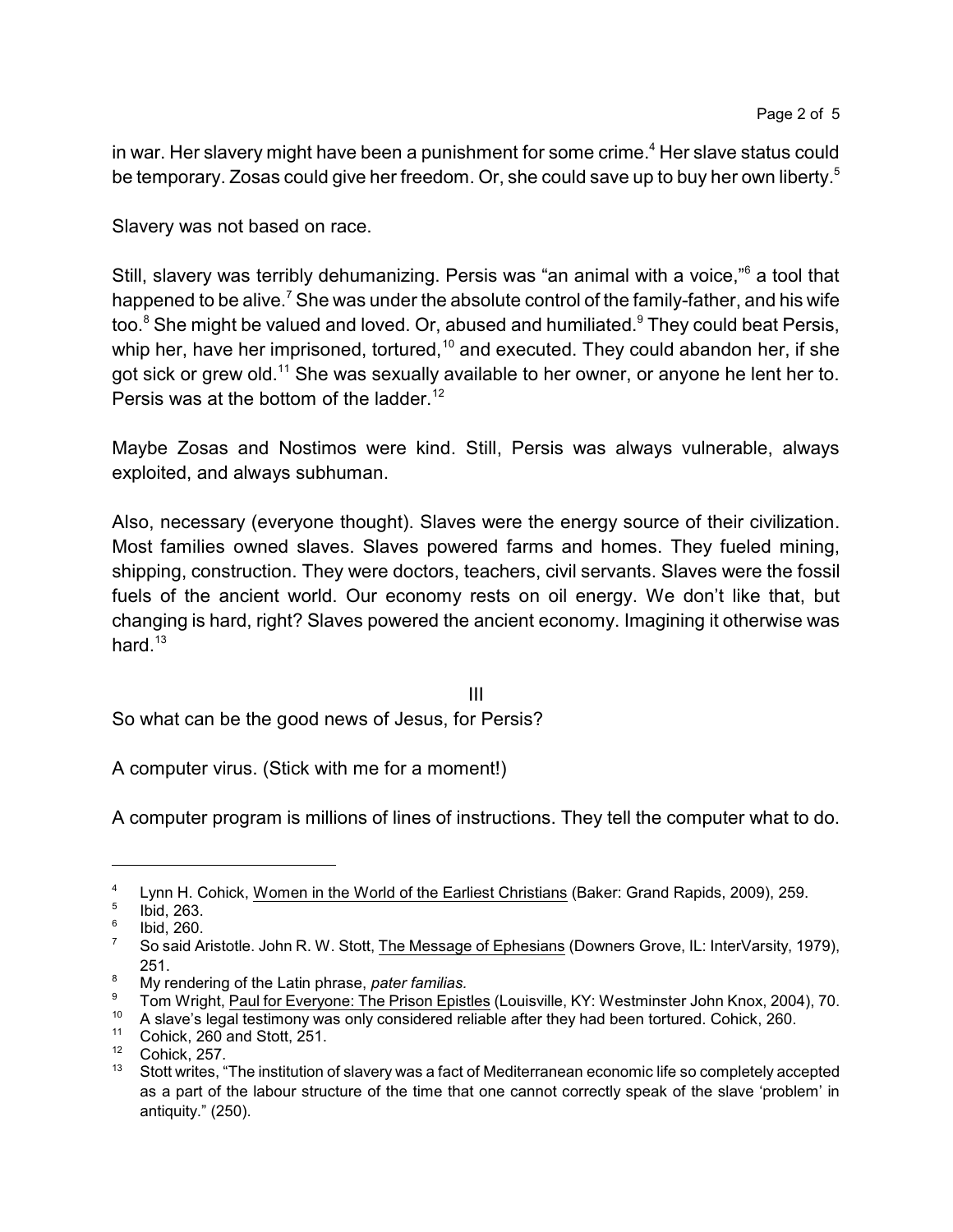These instructions are the code.

Some hacker writes a virus. He sneaks it into your computer, maybe through an email. Small, unnoticed, it infiltrates the program. It rewrites the code that tells the computer what to do. This can break down the whole system.

Folks back then knew nothing about viruses.<sup>14</sup> They did know about yeast. Jesus said God's Kingdom is like yeast. A tiny amount can change the whole dough. The Kingdom starts like a tiny mustard seed. It grows into a giant plant.<sup>15</sup> The good news of Jesus is like a computer virus. It spreads, rewrites the code, messes up the whole system. For good!

IV

The slavery system was strong and entrenched. What Paul does is sneak in a virus. It starts messing with how the system works.

Suppose Persis hears this, as someone read Paul's letter aloud in worship. He speaks to this slave, standing at the back of the room, first!<sup>16</sup> "Slaves*, obey your earthly masters."* Nothing shocking there! Besides, if she stopped obeying, she will in real danger. But Paul starts rewriting the reason why she obeys. No longer is it because of fear or coercion. Now she works for Jesus.<sup>17</sup> She is no longer about pleasing her earthly masters, Zosas and Nostimos. Her work now has dignity, because her true Lord Jesus dignifies her.<sup>18</sup>

Now, there has got to be more. The Master's heart needs changing. So Paul turns to Zosas and Nostimos, who are sitting up front. *"Do the same to your slaves."* He's just told Persis how to serve. Now he tells them to do the same. That's wild!

It's part of a bigger picture. The Spirit of God fills all of us who are in the Jesus-community.

<sup>&</sup>lt;sup>14</sup> Computer viruses, or biological viruses which were not discovered until the late  $19<sup>th</sup>$  century.<br><sup>15</sup> Matthow 13, 31, 33, Josus uses the image of veast causing the whole loaf to rise, to give

<sup>15</sup> Matthew 13.31-33. Jesus uses the image of yeast causing the whole loaf to rise, to give a positive message. The metaphor was commonly used to describe something negative, how a small problem and infect the whole community. See, for example,  $1<sup>st</sup>$  Corinthians 5.6-8 and Galatians 5.7-9.

<sup>&</sup>lt;sup>16</sup> Paul addresses slaves "first and directly  $\ldots$  [this] reflects the social reality in the church in which they are seen and treated as moral agents in their own right." Thomas R. Yoder Neufeld, Ephesians (Waterloo, ON: Herald, 2002), 272.

<sup>&</sup>lt;sup>17</sup> "In each of the four verses addressed to slaves Jesus Christ is mentioned. . . . The Christ-centredness of this instruction is very striking. The slave's perspective has changed. His horizons have broadened. He has been liberated from the slavery of 'men-pleasing' into the freedom of serving Christ." Stott, 252.

<sup>&</sup>lt;sup>18</sup> "Christian slaves are not to serve for appearance's sake, or to be motivated by the need to please their human masters. Such would be the greatest temptation for those whose welfare, even survival, depended on the good will of their masters. Their servitude is rather to be one marked by wholehearted service to Christ." Yoder Neufeld, 273.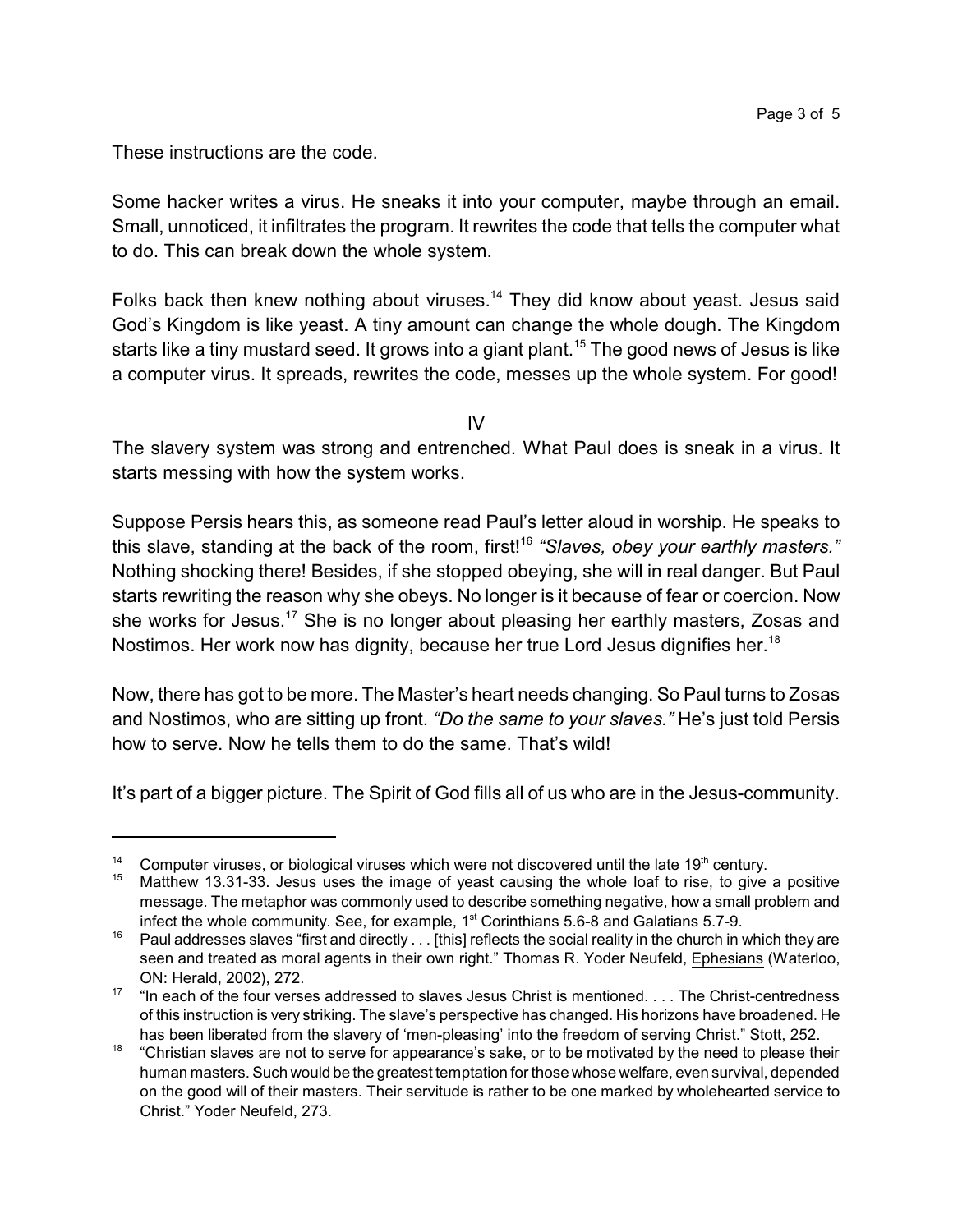The Holy Spirit shapes us into servants. No matter what our station. No matter how the world defines significance and status. We serve each other. Slaves, obey your masters. Masters, do the same for your slaves. This is neighbour stuff. Love your neighbour, as if they were you. Zosas and Nostimos, Persis your slave is your neighbour. Paul is inviting her to come and sit up front with them.

*"Stop threatening,"* Paul orders them. Take away even the possibility of violence.

*"You both have one Master,"* he says. Before Jesus, you are both the same.

If the Spirit works this within Zosas and Nostimos, are they ever going to be the same toward Persis again?<sup>19</sup>

The slavery structure remains in place. Not good! But how long can it last, as the virus of this good news spreads? If we take what Paul says here seriously, can slavery have any future among Christians? Tragically, it did. Too many continued the heresy of dehumanization. They did not submit to Jesus, their Master.

Take it seriously, however, and the thinking that holds up slavery, collapses. Slavery shrivels. It dies.<sup>20</sup> If we are equal under Jesus, if we are sisters and brothers in the Messiah ... how could I own you? How could I diminish you? Or anyone?<sup>21</sup>

 $\vee$ 

Now, this has no relevance for us. We are not slaves nor masters. Thanks God! Our workplaces treat everyone with dignity and respect. No one is dehumanized. Our work is never drudgery. We never overwork. Right? Uh, no.

I learned this next stuff from a sermon by Timothy Keller.<sup>22</sup> Since he is not here, you're stuck with me!

 $19$  "The fact that masters are to begin imitating their faithful slaves immediately suggests that at least in the church, slaves should not have to wait for judgement day for the good they do to be rewarded." Yoder Neufeld, 274.

<sup>20</sup> F. F. Bruce says this brings *"us into an atmosphere in which the institution [of slavery] could only wilt and die."* He is commenting specificallyon Philemon. Apostle of the Heart Set Free (Grand Rapids: Eerdmans, 1977). Tom Yoder Neufeld makes a similar point when he writes that Paul's teachings are "profoundly destabilizing to relationships of structural inequality." Yoder Neufeld, 274.

<sup>21</sup> Stott, 258f.

<sup>&</sup>lt;sup>22</sup> "Our Work and Our Character" preached at Redeemer Presbyterian Church (New York) on October 17, 2010.<http://sermons2.redeemer.com/sermons/our-work-and-our-character>